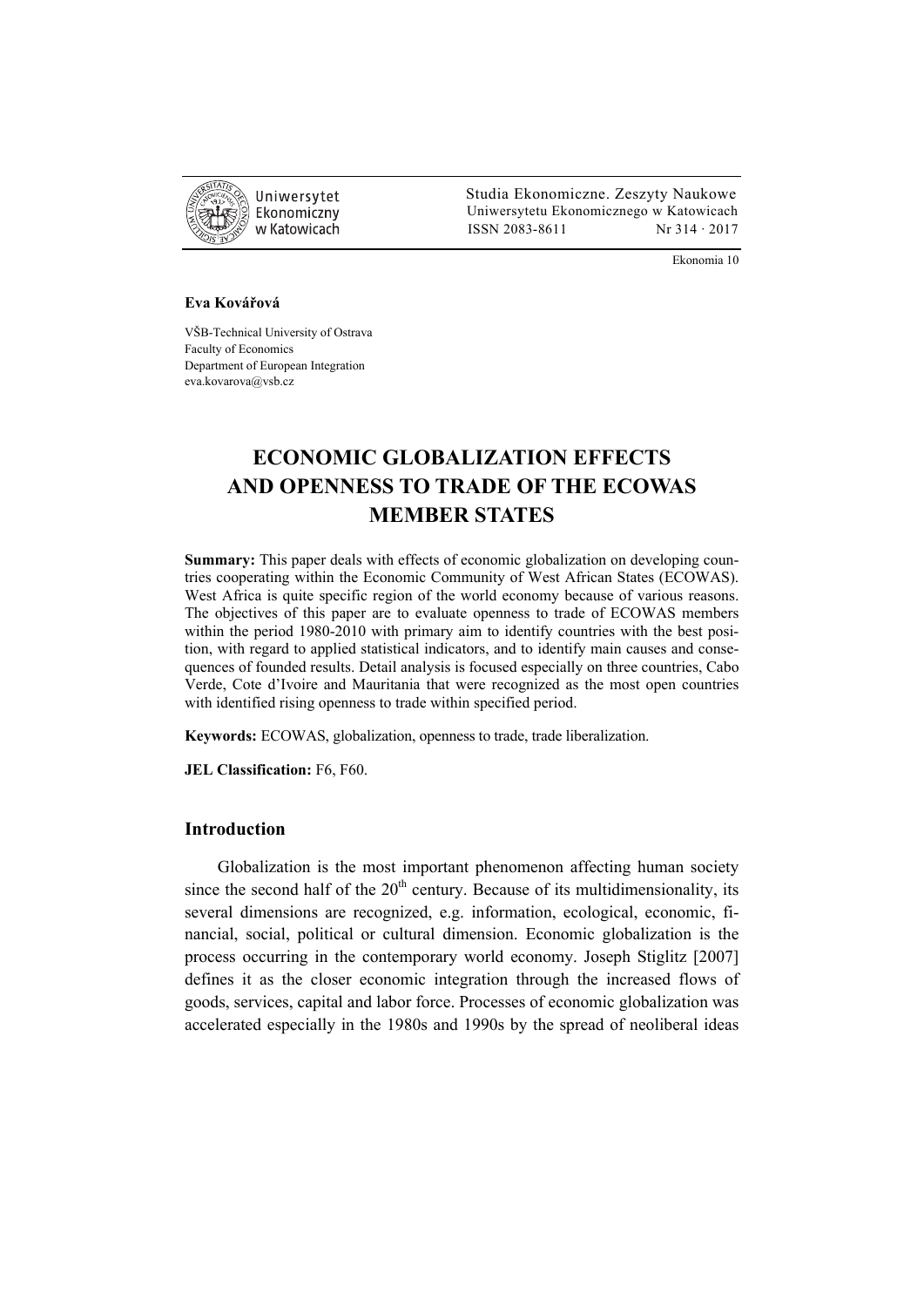and policies resulting in deregulation and in reduction or elimination of restrictions imposed earlier on trade and financial flows.

Trade liberalization has occurred both on multilateral level (represented by the General Agreement on Tariffs and Trade and later by the World Trade Organization), and bilateral or regional level (represented by various trade arrangements) since the end of the Second World War. However, the spread of neoliberalism after the crisis years of the 1970s stimulated increase in external openness of many countries. Therefore, economic globalization in its current wave is accompanied closely with the growth of international trade and international capital flows.

Increasing international trade is cause as well as effect of globalization. Ongoing globalization has put pressure on policymakers to launch market- and outward-oriented policies that foster also the growth of cross-border trade and accelerate international economic integration, represented in its highest phase by globalization.

#### **1. Problem formulation and methodology**

Generally, trade is considered to be one of the key elements in achieving long-term and sustainable development, in the case of developing countries its contribution to poverty reduction is highlighted. Great differences in involvement into international trade flows can be recognized in the group of developing countries. Southeast Asian countries made largest progress and they use maximally their trade potentials. However, sub-Saharan Africa's share in world's exports is insufficient for its further socio-economic development.

The research objectives of this paper are to examine the impact of economic globalization on openness to trade of the members of the Economic Community of West African States. The primary research aim of the paper is to identify countries with the highest openness to trade and to identify its main causes and consequences. Economic vulnerability, poverty, underdevelopment and traditional close relations with European countries are the main arguments, why this sub-Saharan Africa's region was chosen.

Analysis focuses on the period 1980-2010. Year 1980 was set as the beginning of the examined period because of the acceleration of economic globalization in the 1980s and because of the economic changes made in West Africa's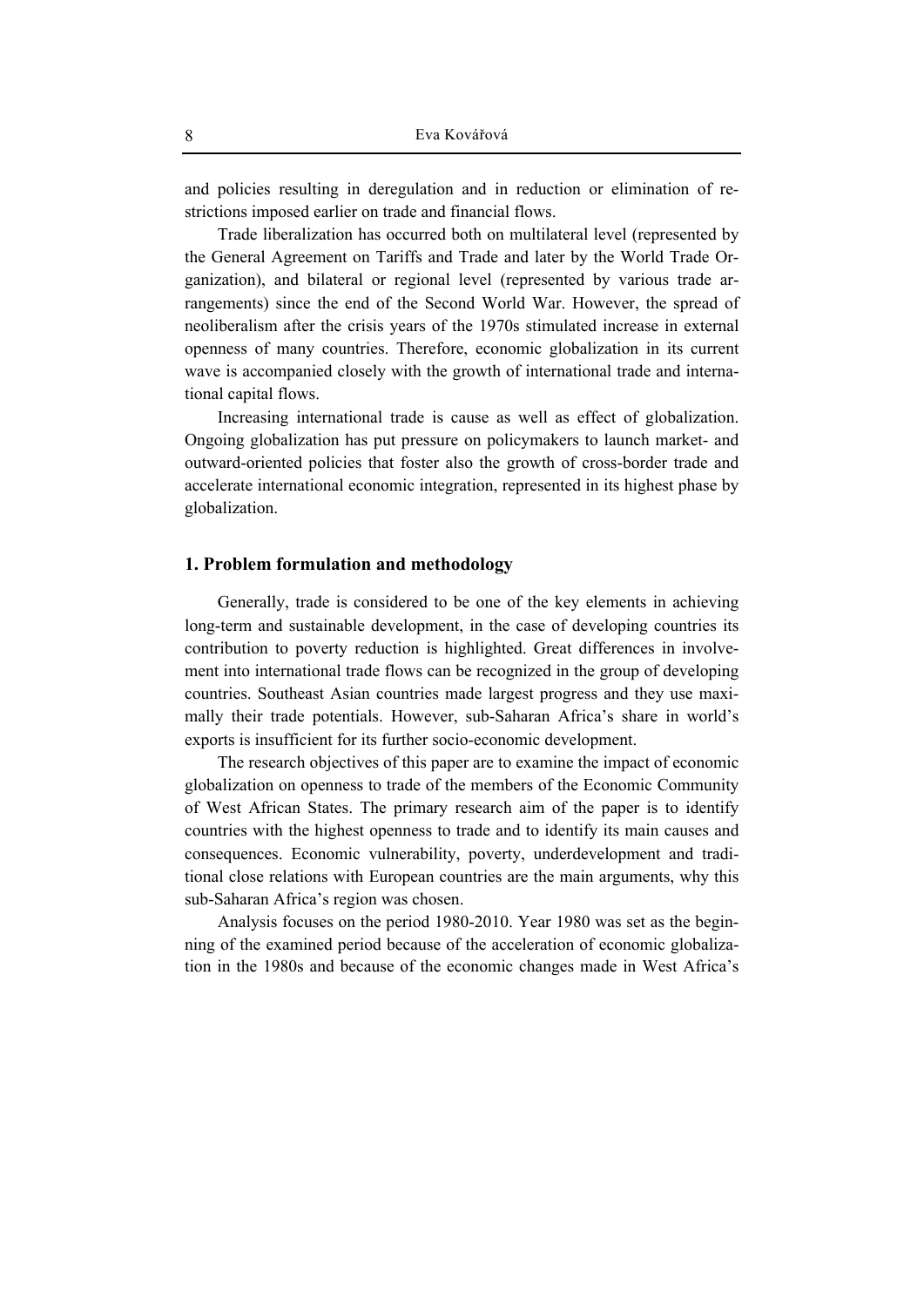countries in this decade<sup>1</sup> leading to introduction of export-oriented trade policies. The end of the analyzed period was set according to availability of statistical data. Data concerning the period 2011-2013 are added to the Table 1 in order to make the analysis actual, but they are based on different methods of calculation and they are not fully compatible with data of earlier periods<sup>2</sup>. Therefore, the core analysis is focused on the period 1980-2010.

The measurement of the globalization's impact on national economies can be based either on single (individual) indexes, or on composite indexes. Analysts using single indexes consider trade and finances as the most important dimensions of the economic globalization. In the case of trade, analyses are often based on the measurement of trade openness and average tariff rates<sup>3</sup>. Openness to trade is measured by the trade-to-GDP ratio. It reflects integration of an analyzed country into the world economy.

Presented analysis is based on time series of the openness to trade data that are available in database of the United Nations Conference on Trade and Development (UNCTAD). According to the UNCTAD methodology, openness to trade is calculated as follows:

Openness to Trade (TO):

$$
TO = \frac{(M_t + X_t)}{Y_t} \cdot 100,\tag{1}
$$

where:

*X* – total exports of goods and services at time *t*,

*M* – total imports of goods and services at time *t*,

*Y* – nominal gross domestic product at time *t*.

 $\frac{1}{1}$ This economic turnover was caused mainly by:

<sup>•</sup> serious economic and debt crisis of West African countries in the 1980s,

<sup>•</sup> failure of earlier applied inward-looking policies resulting in great trade imbalances,

<sup>•</sup> application of the Structural Adjustment Programmes as a condition for the access to concessional lending provided by the International Monetary Fund and World Bank,

<sup>•</sup> new consensus on importance of trade liberalization and exports in growth strategies [Babatunde, 2006]. 2 Data concerning the period 1980-2010 are based on Balance of Payments and Investment Position

Manual No. 5 (BPM5) that is applied by the UNCTAD for the period 1980-2013. However, complete data for the years 2011, 2012 and 2013 were not available for all West African countries when the paper was prepared. Another part of the UNCTAD database offers data concerning trade for the period 2005-2015, but they are based on the BPM6 methods of calculation. Methods used in the BPM5 and BPM6 differ and in some cases lead to significant differences. For example, Mauritania's openness to trade in the year 2010 was about 149% for BPM5 and about 108% for BPM6. Complete data set for the years 2014 and 2015 was not available for all West African countries in the more actual part of the UNCTAD database when the paper was prepared.

<sup>&</sup>lt;sup>3</sup> For the review of the approaches to the measurement of the globalization impact on single national economy, see paper of Samimi, Lim and Buang [2011].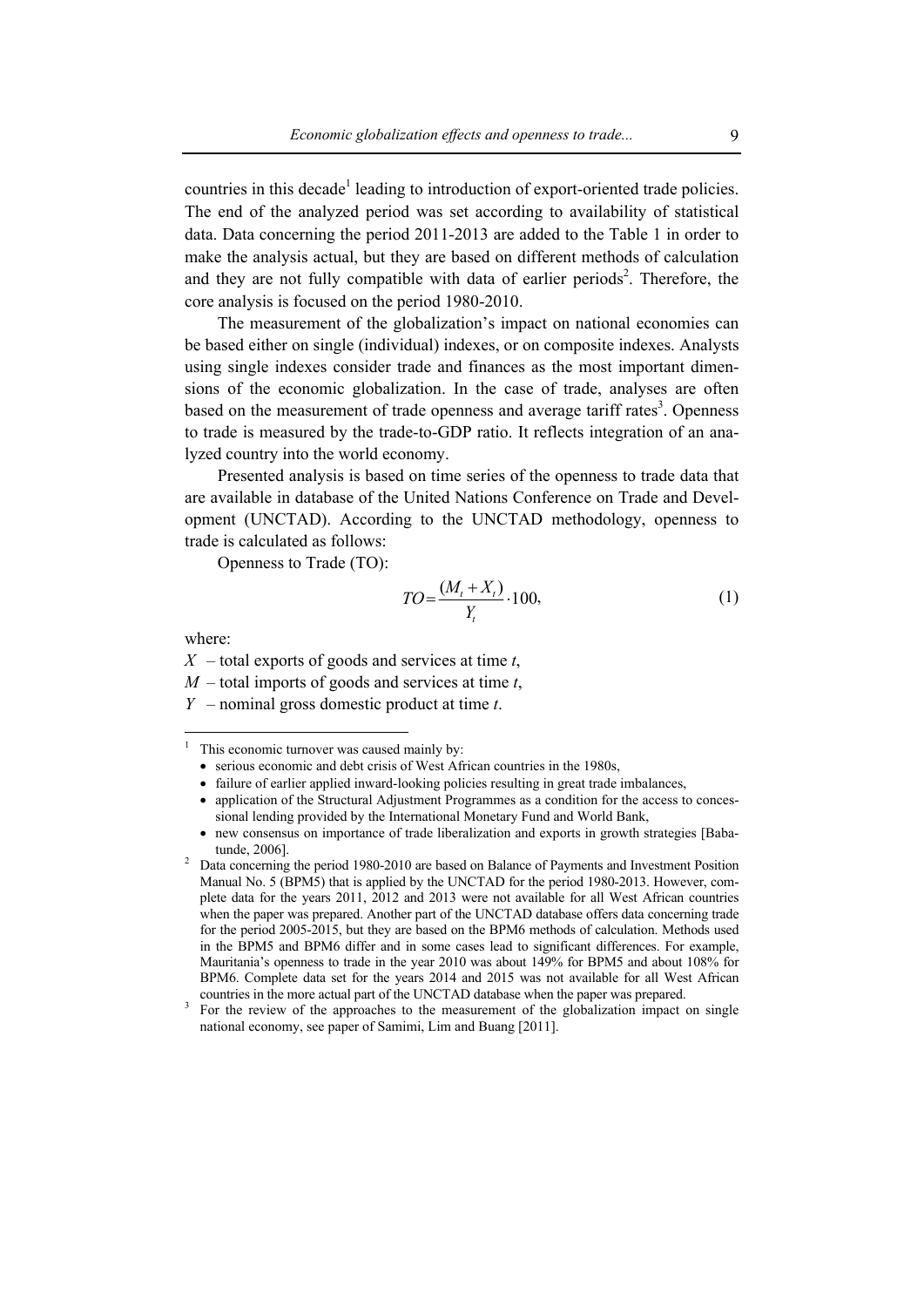In order to identify five countries with the highest openness to trade, the simple average of annual levels of the openness to trade are calculated for each partial period, i.e. for periods 1980-1989, 1990-1999, 2000-2010 and 2011-2013. In each period, countries are sorted according to the average level of the openness to trade. Then, average rank for the whole period 1980-2010 is calculated as the simple average of assigned ranks. Further analysis is devoted to the five countries with the highest average ranks. Long-term trends in their openness to trade are identified with the use of graphical analysis, and main patterns of their foreign trade are briefly described.

This paper presents only partial results of the paper's author long-term research that is focused on the sub-Saharan Africa's socio-economic development, its position in the world economy and its relations with the European Union. Author's research is based on review of relevant literature and review of official documents, as well as on own data elaborating. In general, data are taken from databases with open access offered by the World Trade Organization, United Nations Conference on Trade and Development, World Bank, International Monetary Fund, European Commission and the United Nations Economic Commission for Africa.

# **2. Problem solution**

Openness to trade measured by the trade-to-GDP ratio is one of the most frequent observed and evaluated indicators in the field of trade issues. It reflects countries' integration into the world economy. It is generally assumed that small countries are more integrated (because of their domestic market size) than large countries. However, countries' integration is influenced also by a large number of other factors, such as structure of the economy, stage of development, resources endowment, geographical conditions, history, culture, trade policy, etc. Therefore, better information value has identification of the long-term trends in openness-totrade in the case of certain country than simple cross-country comparison.

Beginnings of the export-oriented reforms of West African countries' trade policies date back to the 1980s and 1990s when they superseded former inwardlooking policies. This turnover in applied economic policies was caused by the confluence of external and internal factors (see Chapter 1). International trade flows have been increasing since the end of the 1980s but the dynamic of this rise was the highest in the late-1990s and first decade of the 2000s. In 1990, world's imports of goods and services counted for 19,9% of the total GDP, in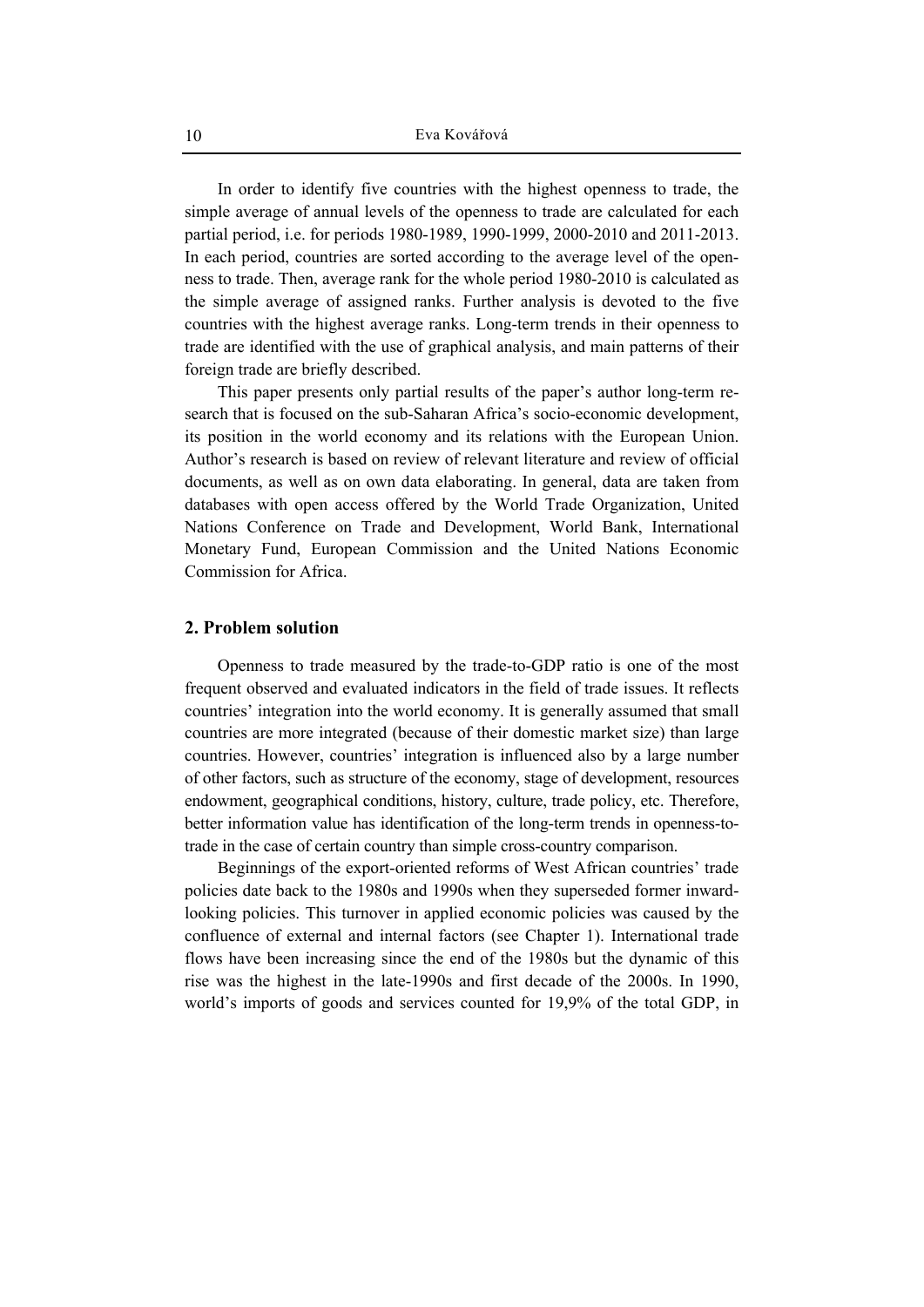2008 it was 30,3%. Similarly, exports counted for 19,7% of the total GDP in 1990 and 30,8% in 2008. Therefore, we assume, based on these facts, that openness to trade of West African countries will have tendency to be higher especially since the mid-1990s. Further analysis should help us to accept or reject this research hypothesis.

# **2.1. Brief economic characteristics of West Africa**

West Africa, consisting of 16 countries – Benin, Burkina Faso, Cabo Verde, Cote d'Ivoire, Gambia, Ghana, Guinea, Guinea-Bissau, Liberia, Mali, Mauritania, Niger, Nigeria, Senegal, Sierra Leone and Togo, represents one of the most underdeveloped regions of the world with majority of its population living in poverty. The average gross domestic product per capita in PPP was 2627 international dollars in 2015. Although 5% of the world's population lived in West Africa, its share in world's total GDP was only 0,86% and its share in world's total exports did not exceed 1% [World Bank, 2016a].

Majority of West African countries (WA countries) are highly indebted and very susceptible to coup d'états. They suffer from endemic corruption and ethnic divide [Porter, Osei-Hwedie, 2015]. However, region is richly endowed with natural resources, such as oil (Nigeria, Ghana), diamonds (Liberia, Sierra Leone), gold (Ghana, Guinea), but countries' long-term development shows typical symptoms of the natural resource curse<sup>4</sup>.

Patterns of the West Africa's trade show weaknesses typical for all poor developing countries. Low commodity diversification, dominance of primary commodities in these exports and dependence on the demand of more developed countries are highlighted in the case of WA countries. Low diversification of exports is the result of various causes: lack of finances, existing barriers for market entrance, insufficient infrastructure, lack of skilled labor force, weak public institutions, corruption, etc. [World Bank, 2016b].

Although the Economic Community of West African States (ECOWAS) was founded already in 1975, significant progress in integration cooperation was made in the 1990s after the review of the founding Treaty of Lagos. This revision reaffirmed Trade Liberalization Scheme (created in 1983), introduced im-

 $\overline{a}$ 

<sup>4</sup> The concept of so-called natural resources curse is based on a large number of observations and studies that confirm the fact that countries rich in natural resources tend to perform badly (in terms of economic growth and socio-economic development). For more details, see paper of Sachs and Warner [2001].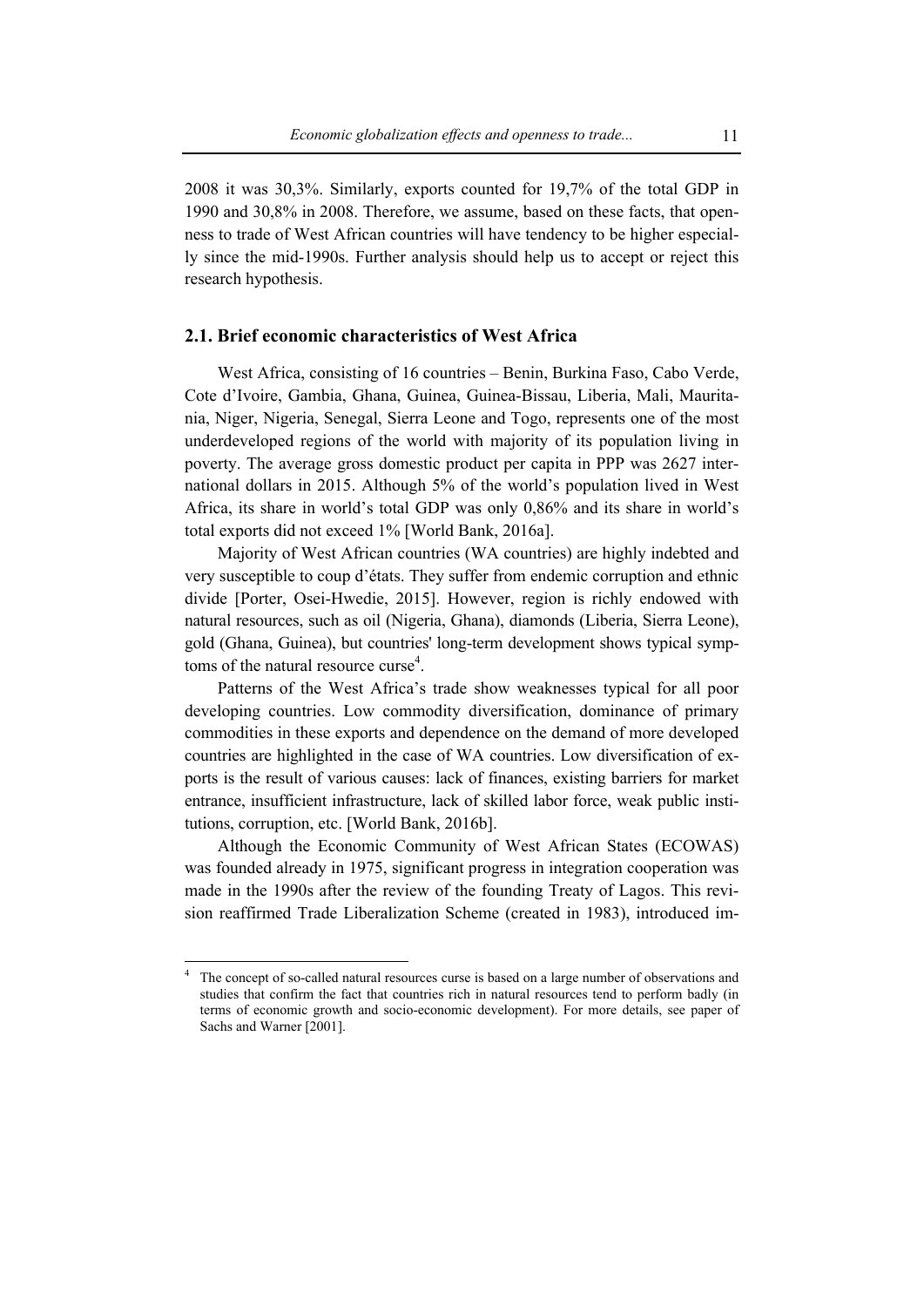portant changes in structure and character of the cooperation and reacted on shifts in the world economy and on market-led processes of globalization<sup>5</sup>.

# **2.2. Openness to trade of West African countries**

Fifteen West African countries are observed in following analysis. We have to exclude Liberia because data about its foreign trade are not available for the period 1990-1999. On the other hand, we include Mauritania to our analysis although it is not the member of the ECOWAS nowadays (it withdrew in 2002).

Comparison of the countries' openness to trade is based on their average rates of the openness to trade and countries' sorting from the most open country to the least open one. This approach makes it possible to provide not only crosscountry comparison, but also comparison between partial periods quickly. In order to show the results more visible, we use also 3-point color scale. Results of our analysis are displayed in Table 1.

| Period        | 1980-1989      | 1990-1999      | 2000-2010      | 1980-2010 | 2011-2013      |
|---------------|----------------|----------------|----------------|-----------|----------------|
| Benin         | 9              | 6              | 11             | 8,7       | 13             |
| Burkina Faso  | 11             | 14             | 15             | 13,3      | 12             |
| Cabo Verde    | $\overline{2}$ | 4              | $\overline{2}$ | 2,7       | $\overline{2}$ |
| Cote d'Ivoire | 3              | 3              | 4              | 3,3       | 5              |
| Gambia        | 10             | 7              | 5              | 7,3       | 8              |
| Ghana         | 15             | 12             | 8              | 11,7      | 6              |
| Guinea        | $\overline{7}$ | 10             | 10             | 9,0       | 7              |
| Guinea-Bissau | 14             | 15             | 13             | 14,0      | 14             |
| Mali          | 6              | 9              | 9              | 8,0       | 10             |
| Mauritania    | 4              | 5              |                | 3,3       |                |
| Niger         | 8              | 11             | 12             | 10,3      | 11             |
| Nigeria       | 12             | $\overline{2}$ | 6              | 6,7       | 15             |
| Senegal       | 5              | 8              | 14             | 9,0       | 9              |
| Sierra Leone  | 13             | 13             | 7              | 11,0      | $\overline{4}$ |
| Togo          |                |                | 3              | 1,7       | 3              |

**Table 1.** Countries ranks in partial periods and average rank in period 1980-2010

Notes:

 $\overline{a}$ 

Rank scale:  $1$  – the most open country,  $15$  – the least open country.

Color scale: light grey  $-5$  most open countries, dark grey color  $-5$  least open countries, white color – countries with medium results.

Source: Own calculation based on data from UNCTAD [2016].

<sup>5</sup> Similar revision process occurred also in other integration organizations of developing countries. Analysts usually speak about so-called new regionalism, which started in 1980s and became widespread worldwide in the 1990s, as about a response to globalization governed by neoliberalism [Porter, Osei-Hwedie, 2015].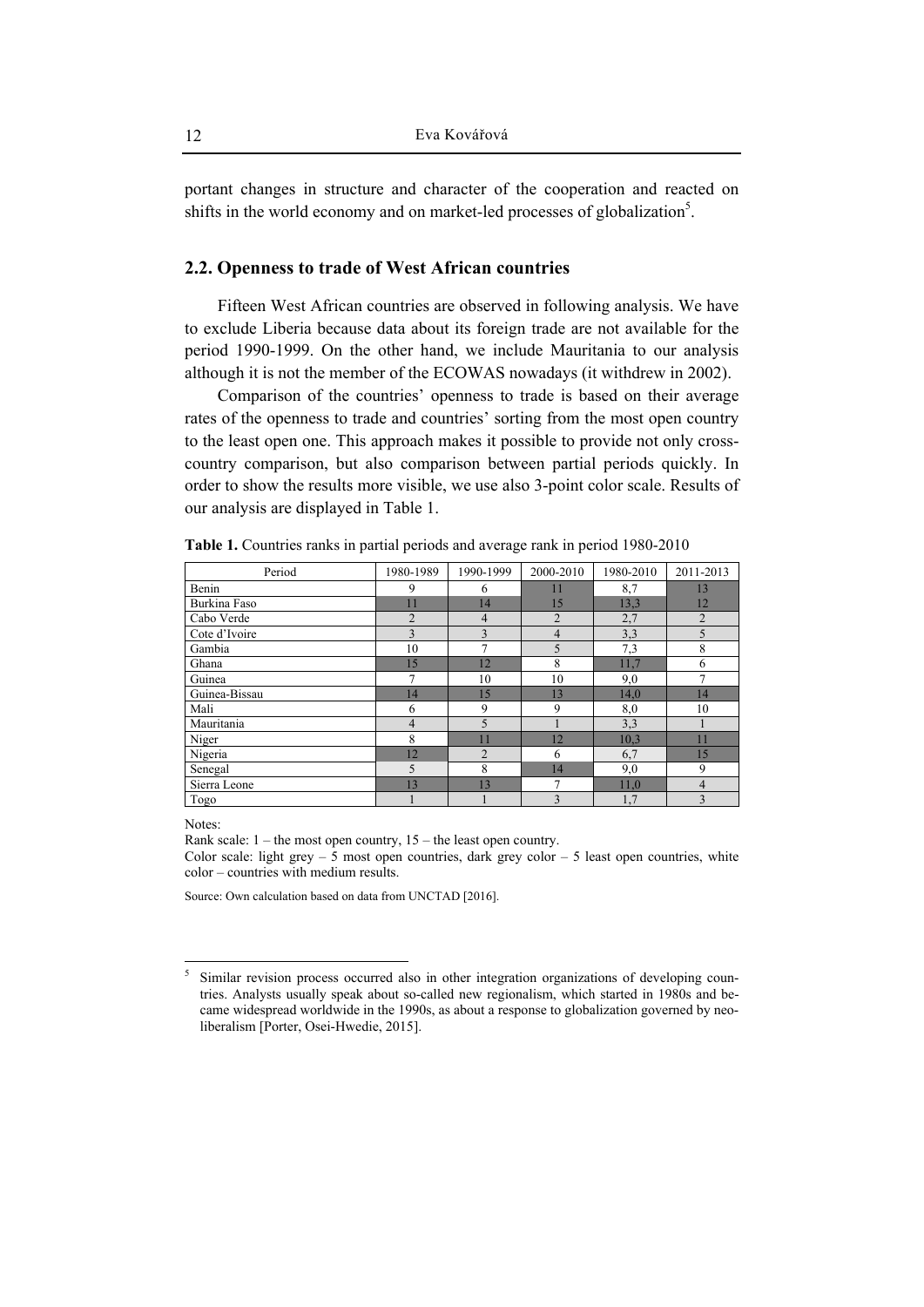In Table 1, we see that some countries belong to the group of the most open countries for the whole period 1980-2010 (Cabo Verde, Cote d'Ivoire, Mauritania and Togo) or to group of the least open countries (e.g. Burkina Faso and Guinea-Bissau). In the case of Sierra Leone, founded results reflects progress, in comparison to other countries, in its openness to trade. Results for Senegal show that its trade performance is getting worse, in regional comparison. Similar results are indicated also in the period 2011-2013 although the UNCTAD applied different methods of calculation of the countries' openness to trade (see explanation in first point).

Following the methodology stated above, we aim in identification of five countries that are the most open to trade within the core period 1980-2010. We use simple mean of assigned ranks in order to recognize them. Togo, Cabo Verde, Cote d'Ivoire, Mauritania and Nigeria reach highest scores. Nigeria as the economic hegemon of West Africa (its share in the total WA countries' GDP was 76% in 2015) obtains the fifth highest score. However, this country has the largest domestic market with more than 180 million inhabitants and second highest average standard of living measured by GDP per capita (nearly 6000 USD in 2015).

# **2.3. Long-term trends in openness to trade of selected West African countries**

As it is explained above, level of the countries' openness to trade is significantly influenced by a large number of internal as well as external factors. Therefore, it is more information valuable to identify long-term trends in these levels within specified period. In order to find them for the five monitored countries, we apply graphical statistical analysis based on identification of polynomial trends (order five) $6$  in annual levels of the openness to trade observed by the UNCTAD.

Identified long-term trends (see Figure 1) in the case of Mauritania, Cabo Verde and Cote d'Ivoire show clearly that annual levels of the openness to trade started to increase in mid-1990s and has grown by the end of observed period. The strongest growth trend is recognized in Mauritania. Nigeria's long-term trend in openness to trade reflects its worsening position (it is indicated also in

 $\overline{a}$ 

<sup>6</sup> Graphical analysis is done with the use of standard statistical tools available in Excel. Correlation coefficients ( $R^2$ ) for estimated polynomial trends: Mauritania  $R^2 = 0.93$ ; Cabo

Verde  $R^2 = 0.90$ ; Nigeria  $R^2 = 0.84$ ; Cote d'Ivoire  $R^2 = 0.90$ ; Togo  $R^2 = 0.85$ .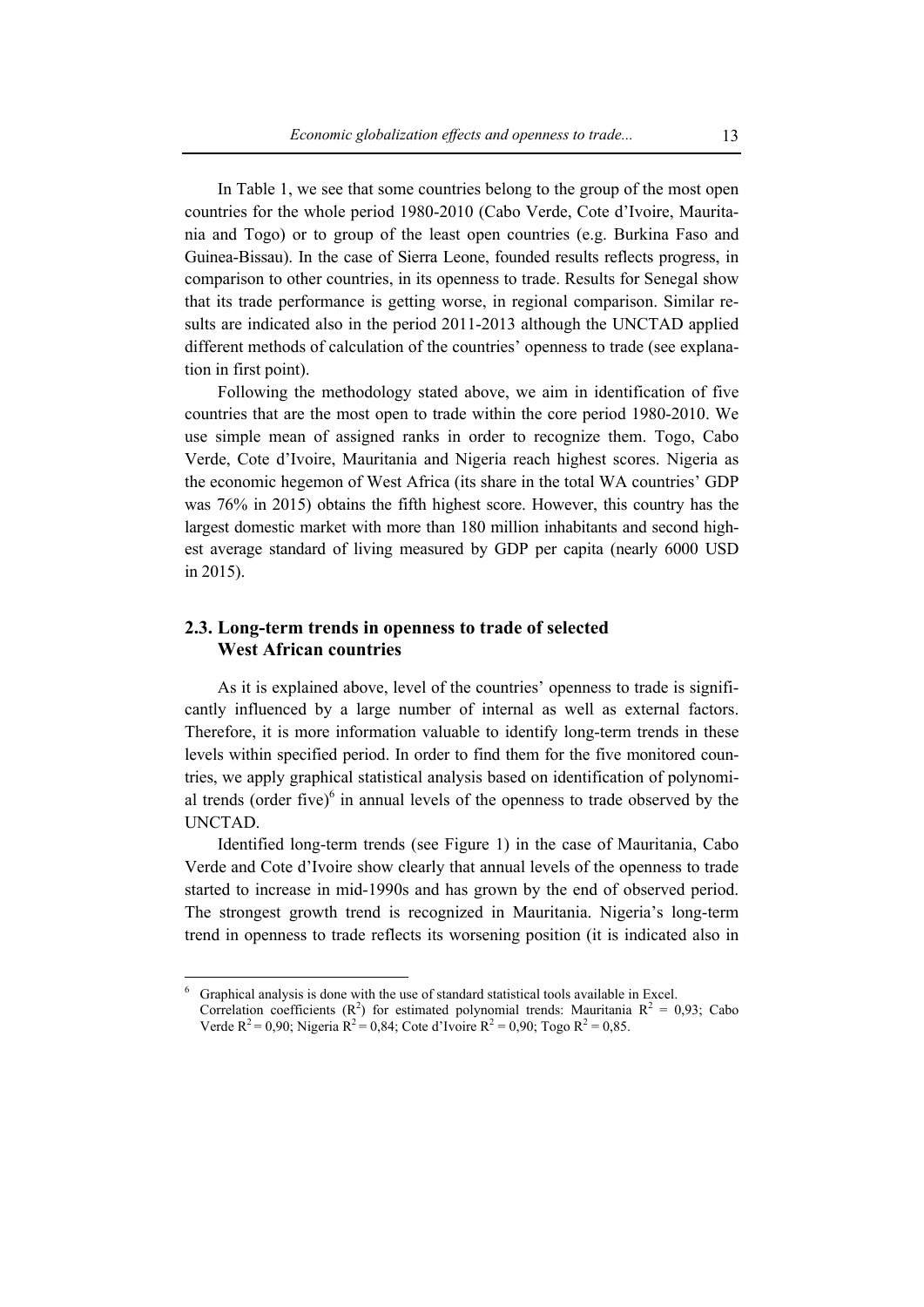Table 1). With exception of Nigeria, countries' openness to trade declined in the early-1990s in comparison with the 1980s.



**Figure 1.** Long-term trends in the openness to trade in period 1980-2010

\* Note: Abbreviation Wielob. is used for identified polynomial trends. Source: Own calculation based on data from UNCTAD [2016].

Founded results allow us to accept the research hypothesis (that openness to trade of West African countries will have tendency to rise especially since the mid-1990s) for three of five monitored countries. They also indicate possible influence of ongoing economic globalization on the countries' openness to trade. However, we do not take into account other variables with significant influence on countries' openness to trade.

Taking into account the limited size of this paper, we try to examine main causes and consequences of founded results for three countries with rising rates of the openness to trade, namely Mauritania, Cabo Verde and Cote d'Ivoire.

Mauritania faced authoritative political regime for nearly twenty years – from 1984 to 2005. In 2007, first free presidential elections were organized. Only one year later, military council government took the power. Nowadays, Mauritania is considered to be the country with the worst situation in the field of human rights violations in the world. Its economic performance is based on natural resources and agriculture. Natural resources are also dominant source of export revenues. Country suffers from high unemployment, poverty (in 2008, 42%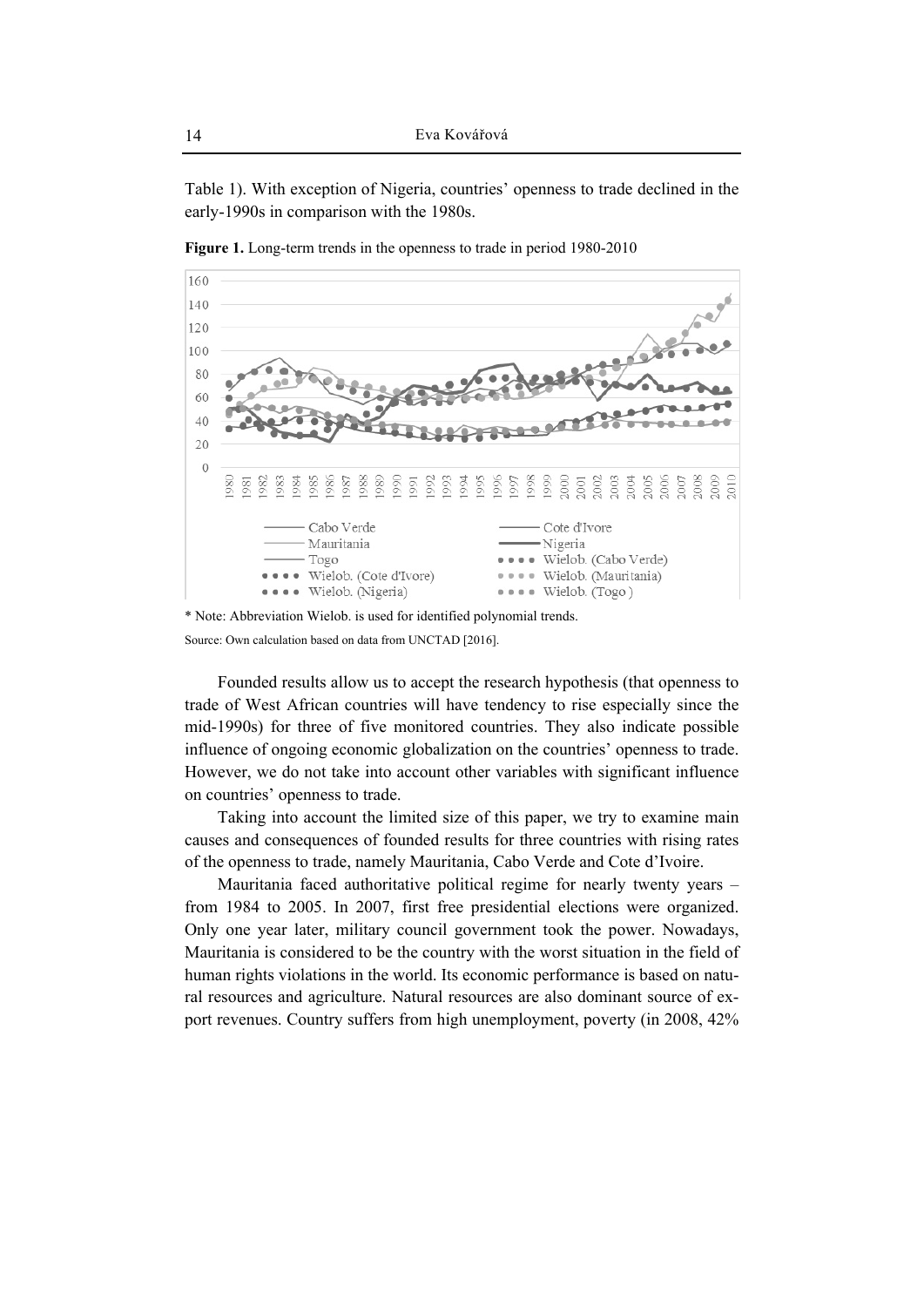of its population lived under national poverty line) and low standard of living. Mauritania also belongs to the least developed countries recognized by the UNCTAD. In 2000, Mauritania's exports counted for 343 million USD, but consisted of only 12 products. In 2010, its exports were 725 million USD. Longterm, it has negative balance of trade. Rise in country's openness to trade between years 2005-2010 was caused especially by the increasing trade with China. In 2005, China did not belong to top 5 trading partners of Mauritania, but in 2010, 19% of its exports went to China. In 2014, even 33% of Mauritania's exports was realized in this Asian economy [World Integrated Trade Solution, 2016]. Mauritania served especially as the supplier of raw materials for rapid growth of Chinese industry. Share of raw materials in total exports was 92% in 2005. Traditionally, iron, oil, copper and gold were exported unprocessed to Europe and since the mid-2000s to China. However, in 2010, share of raw materials in total exports declined to 40%. In the same year, intermediate goods counted for 52%, which was partly caused by government's efforts to export advanced processing goods.

Cabo Verde became independent state in 1975. Since 1990, country has had multi-party political system and has had stable democratic government. Its economy is service-oriented and three-fourths of its GDP counts for such services as commerce, transport, tourism and public services [CIA, 2016]. In 2000, its exports counted 49 million USD, but next year they declined by 39 million USD. They started to grow again between 2004-2005, from 9,7 million USD to 89,4 million USD. Cabo Verde is oriented especially on exports of consumer goods, in 2000 their share in total exports was 61%, in 2005 58% and in 2010 40% [World Integrated Trade Solution, 2016]. Due to its location, important part of country's export consisted of re-exports. Its imports are long-term higher than exports. European countries, such as Spain and Portugal, are the most important trading partners.

Cote d'Ivoire was one of the most prosperous WA countries in the 1960s and 1970s. Its prosperous years were ended by economic crisis in the 1980s. In 2015, 46% of its population lived bellow national poverty line and life expectancy at birth was only 51,6 years. In early 2000s, country was affected by regime change and civil war. Cote d'Ivoire is the world largest producer and exporter of cocoa and important producer and exporter of palm oil and coffee. In 2000, raw materials counted for 44% of country's exports and consumer goods for 32%. In 2010, share of raw materials in total exports rose to 50% whereas that of consumer goods declined to 22% [World Integrated Trade Solution, 2016]. European countries are the most important trading partners for Cote d'Ivoire.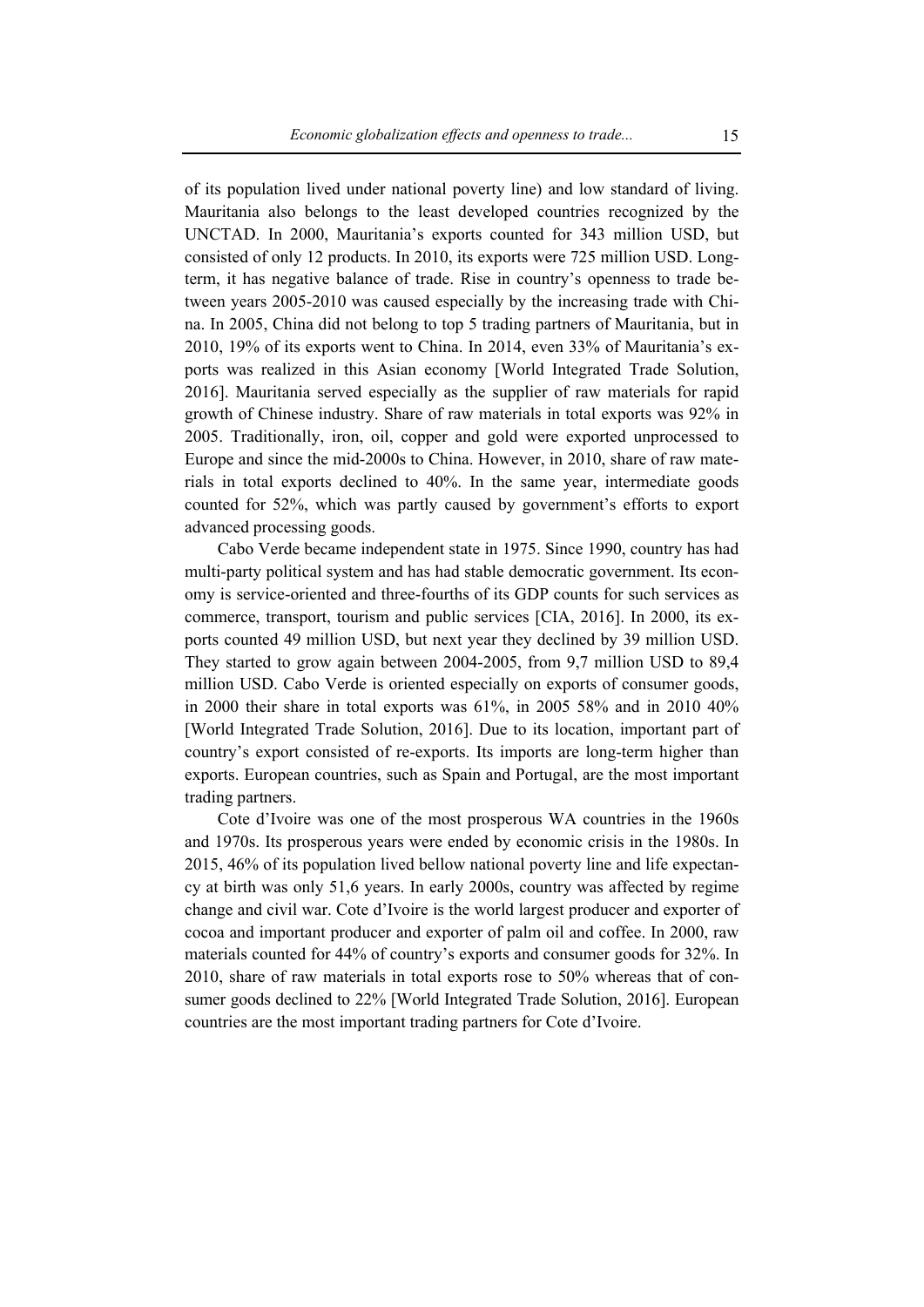### **3. Discussion**

There is a great discussion about the importance of trade in overcoming underdevelopment of the world's poorest countries. However, it is widely considered that trade is better in this effort than international aid [Hopper, 2012]. Integration of developing counties into the world economy through trade enable them to sell their products on wider markets, to obtain resources and commodities offering there and to increase their investment attractiveness.

Positive impact of trade on development can be seen in the case of some countries in East and Southeast Asia, which turnover towards export-oriented trade policies led to their prosperity. On the other hand, only trade liberalization did not bring them new economic perspectives. Trade liberalization was connected with introduction of the principles of developmental state with mass state incentives provided to domestic producers resulting in rapid reorientation on exports of manufactures.

In the case of West African countries, growth of their industrial potential is really limited by ongoing orientation on extracting industries and agriculture, lack of finances, insufficient infrastructure, lack of skilled labor force, inefficient public instructions, corruption, interests of foreign investors, etc. Therefore, simple trade liberalization did not bring wider prosperity to this region and in many cases, involvement into global value chains promoted their dependence on unilaterally focused exports.

### **Conclusions**

Economic globalization is essentially connected with the liberalization and deregulation of international trade and capital flows. Therefore, its acceleration in the 1980s and 1990s intensified international trade interconnections in the world economy. World's trade started to rise rapidly especially in the mid-1990s because of many bilateral and multilateral trade arrangements facilitating it.

This paper dealt with the effects of economic globalization on member states of the Economic Community of West African States. It observed and analyzed openness to trade of 15 countries from this region. Cabo Verde, Cote d'Ivoire, Mauritania, Nigeria and Togo were identified as countries most open to trade in the period 1980-2010 (with regard to applied methodological approach). Level of the openness to trade has risen long-term since the mid-1990s only in Cabo Verde, Cote d'Ivoire and Mauritania. Countries' trade patterns revealed weaknesses typical for all poor developing countries – low diversification of exports and important share of primary commodities in these exports. However, we observed some improvements in this field, especially in the case of Mauritania.